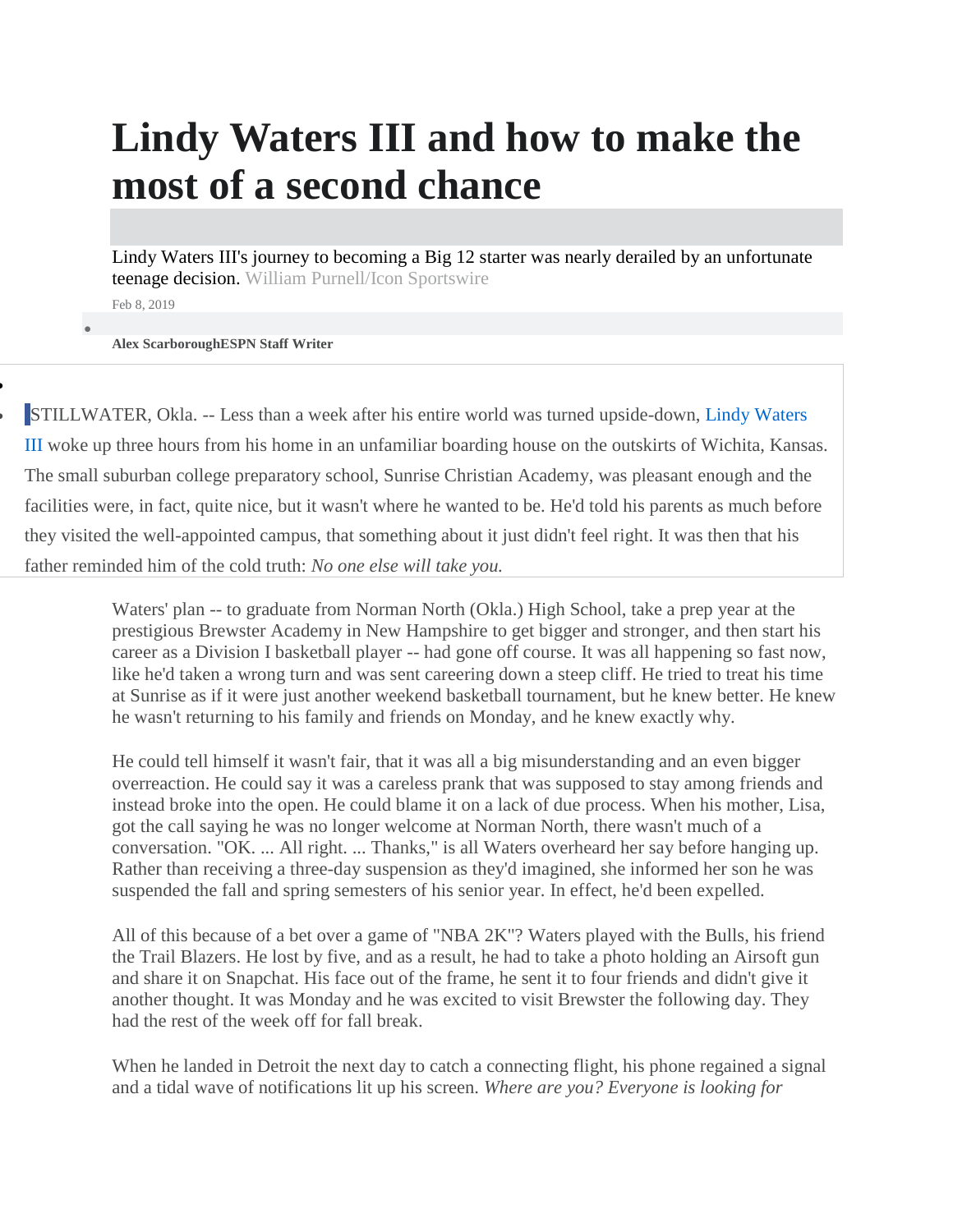*you!* Panicked, he asked why, wracking his brain for what he might have done. The response was a gut punch: There's a picture of you with a gun.

He couldn't believe it and slowly put together the puzzle: Someone took a screen-grab of his Snapchat and shared it; traced the AAU jersey he was wearing back to him; and although the black plastic Airsoft gun had an orange tip, it was mistaken for being the real thing. And it all was tied to a message written on a bathroom stall that Monday warning of a school shooting. It was crazy how the cops and helicopters descended on campus. The entire school went on lockdown.

From the airport, Waters called the principal to explain. He hadn't made any threats. It was all a big mistake, he said. He thought the conversation went well and it would blow over. But it kept picking up steam.

"It was a little overwhelming," Waters recalled. College coaches such as Tony Bennett and Travis Ford, who were recruiting him, called his father to try to get to the bottom of what happened. How could this kid with offers from Harvard and Yale get expelled? This son of school administrators? And what was the deal with the gun?

When Waters' mother told him he'd need to find a new school, he went into shock. He couldn't lift himself off the couch for hours. Brewster wasn't planning on him coming for another year and didn't have a scholarship available. Other schools wouldn't allow him to enroll in light of the incident. It took a one-on-one conversation with Sunrise's president to get the all-clear to go there, and even then Waters wasn't thrilled with the possibility.

"This is what my life is now," he told himself. "I need to move on."

At Sunrise, he would be shut off from the world. Books and ball; that was it. They weren't allowed to use their phones during the day, and they couldn't leave. But the siloed nature of the academy focused him. He gained confidence going against better competition on the basketball court. He matured off it.

"It made me grow up extremely fast," he said. "If it had been a real gun, if I had been on campus -- I was 18 and could have been charged with something. I came to the realization that I need to be careful -- who I'm around, what I'm doing, think about how it's going to impact my future."

A few months later, Norman North rescinded his suspension and he returned home. After sitting out several games, he was allowed back on the basketball team and helped it make a run all the way to the state title game. He no longer needed a prep year, he thought. Inadvertently, he'd already gone through that experience. He was ready to go to Oklahoma State.

He had no idea the surprises in his life weren't over, his journey from cautionary tale to role model of the Native American community only beginning.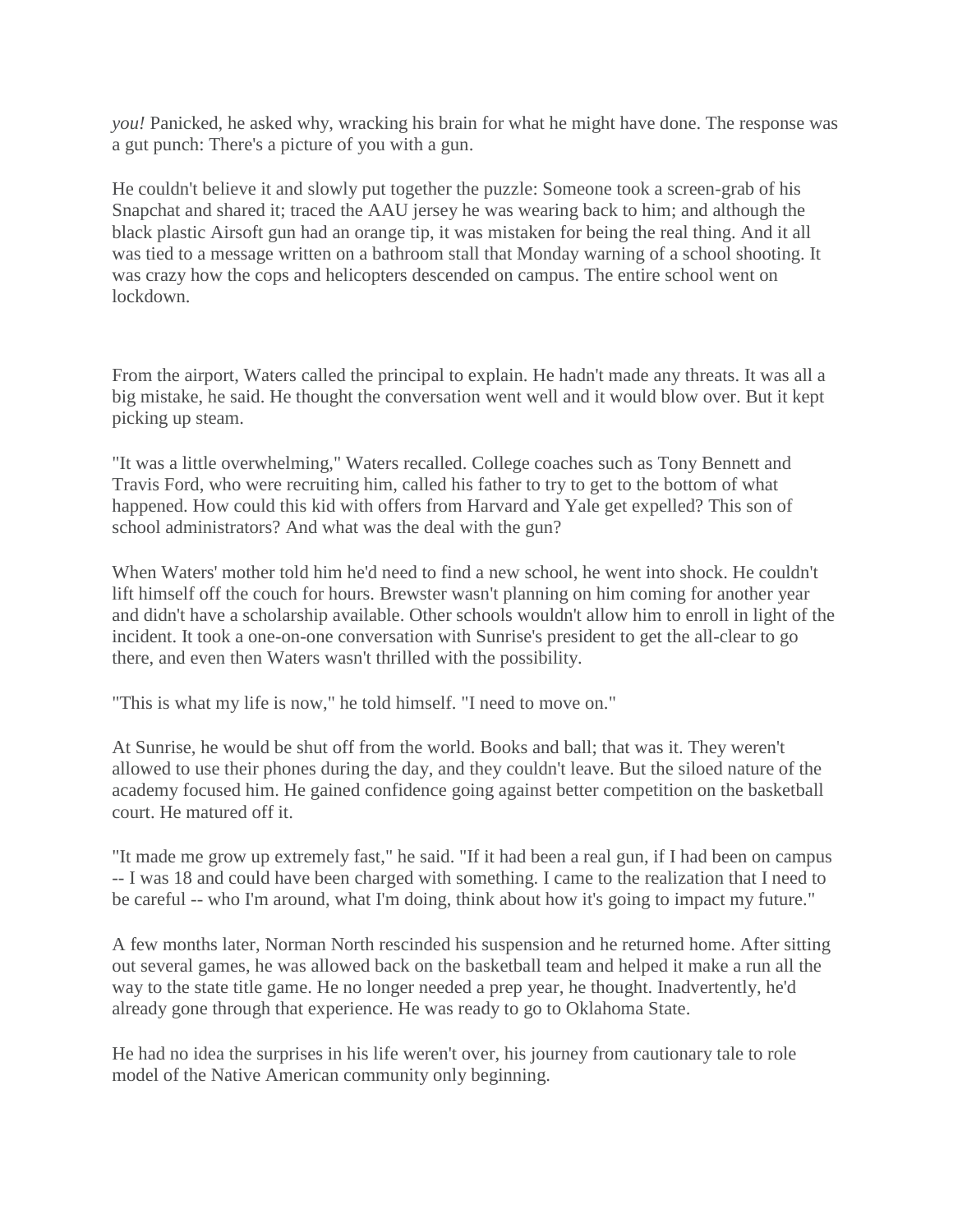It's not that Waters didn't embrace his Native American heritage. That was never the case. According to his father, it was "critical" he did. So he was raised in it and grew up knowing where he came from. That he was of Kiowa and Cherokee descent. That his great-great-greatgrandmother was an Irish captive in the 1800s, and how his great-grandparents had their native languages beaten out of them in grade school.

As a kid, he'd visit tribal lands, attend powwows and stomp dances. Back home, his father, who worked for more than a decade in Native American outreach at the University of Oklahoma, would take him to cultural events at the Lloyd Noble Center on campus.

But while Waters enjoyed the music and dancing that took place -- he often found himself humming along -- he shied away from actually participating himself. He was just like his father, Lindy Jr., when he was younger. If you wanted to find the former NAIA All-American power forward on the reservation, the first place to look was the gym.

It was there -- not back home at Norman North with teammates such as Trae [Young,](http://www.espn.com/nba/player/_/id/4277905/trae-young) but on the road playing with his fellow Native Americans -- where Waters' hobby and heritage began to intersect. It would teach him a type of basketball he didn't know existed -- "rez ball" -- and help elevate him to a platform he didn't realize was possible.

Waters was in the seventh grade when he was invited to his first Native American basketball tournament. His father saw how nervous his son was during that long drive to Henryetta, Oklahoma. He'd never been around so many Native Americans, and when they got there the other kids mockingly called him "white boy." (Waters' father is a full-blooded Native American, and his mother is of both Cherokee and white heritage.) They were the same taunts he got when he played in the city, and every time he wanted to correct them.

He'd just hit a growth spurt to reach 6-foot-4 by then, but was still only 140 pounds. To him, everyone on the court looked like a grown man. And right away, things got chippy. The first shot he attempted, someone took his legs out from under him. The next time down, a defender hit his elbow. Neither drew a foul.

It was then, after a teammate was practically tackled attempting a layup, that the competitor in him took over.

**"I think for the most part they acknowledge me because I acknowledge them back. I talk about it. I express it. I tell everyone how important it is to me. I go to clinics. I help Native American kids, teach them basketball, answer any questions. I'm a part of them."**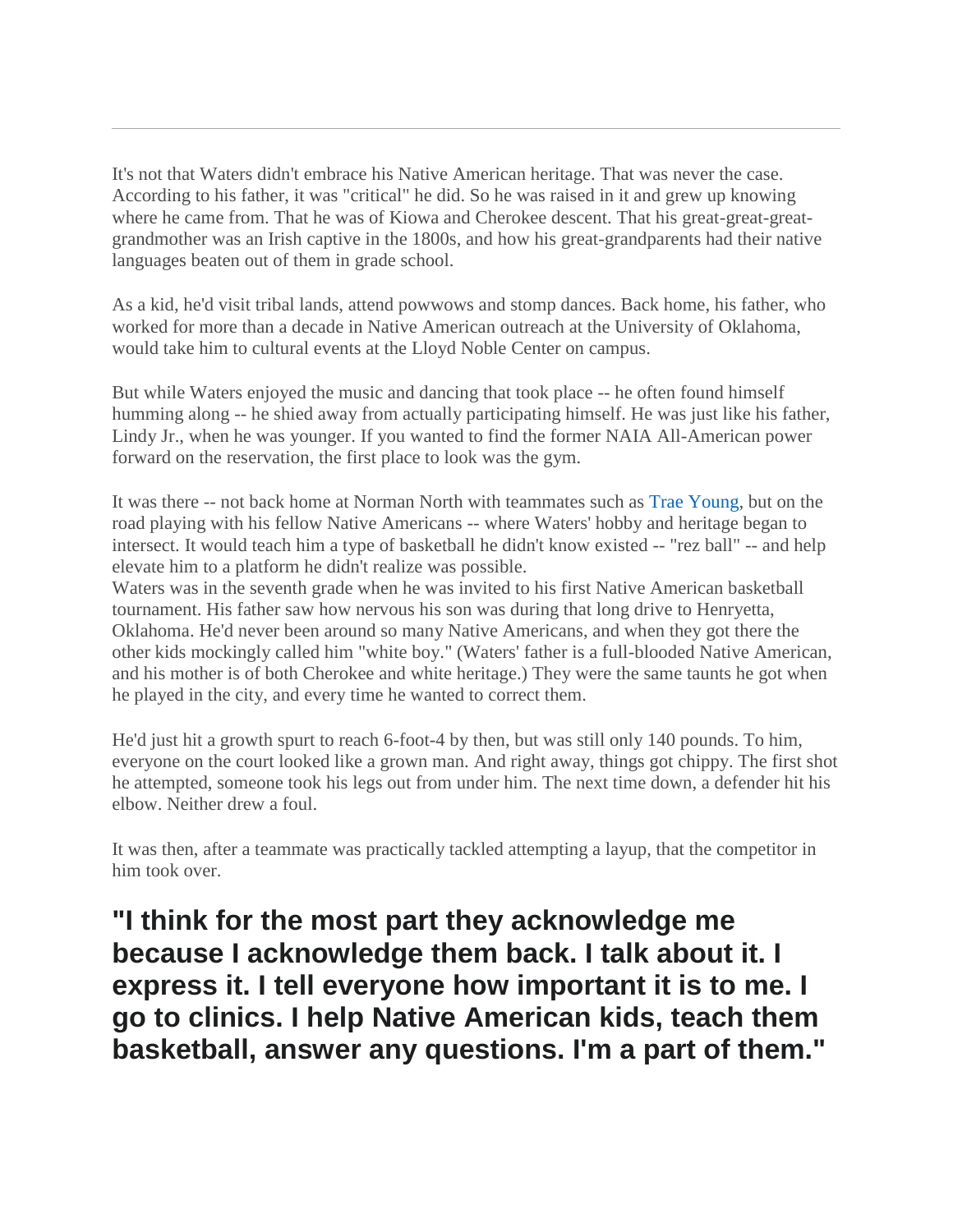

## Lindy Waters III on his relationship with the Native American community

"I'm like, 'All right, you want to play like that? I'm just here to play basketball, but if you want to get physical, we can,'" Waters recalled. "And then I start using my sweep move."

As an accurate midrange shooter, it wasn't uncommon for defenders to crowd him. So he used an old trick his father taught him to create space. Holding the ball with both hands, he would lean forward and move it in a circular, sweeping motion up above his head and back down to his chest. That way if the defender was cheating in too close, they'd catch a face full of elbows. It was legal as long as he kept his elbows tucked in.

The first sweep move in the tournament made contact and nearly broke his defender's nose. A scuffle had to be broken up. It got more physical after that, and the game eventually ended in a brawl.

"Technically, the rules are the same," Waters said of rez ball. "Technically."

"I still point to that time in his basketball career when his basketball IQ went through the roof," Lindy Jr. said. "Everything changed with him. He got more aggressive."

A few years later, at an AAU tournament in high school, that newfound edge helped him when he went head-to-head with [Dennis](http://www.espn.com/nba/player/_/id/4065697/dennis-smith-jr) Smith Jr. and held the future NBA first-round pick to roughly 10 points. Waters, meanwhile, scored more than 20. Soon after, the Ivy League and mid-major schools offered him scholarships. Power 5 programs such as Oklahoma State followed. Waters wasn't a mega-watt recruit, per se. ESPN ranked him as a respectable three-star prospect and the third-best player in the state, just ahead of an undiscovered Trae Young. His hometown university, Oklahoma, slow-played his recruitment enough to prop the door open for in-state rival Oklahoma State to eventually gain his commitment. But when the largely anonymous guard arrived on the Stillwater campus in 2016, it was as if the entire Native American community stood up and took notice of him.

Ever since his freshman season, the website [NDNSports.com,](http://www.ndnsports.com/) which covers Native American athletics exclusively, has attended Waters' games, written feature stories on him and filed regular updates on his progress. The response, according to one of the site's founders, Brent Cahwee, has been overwhelming.

As one of only seven Native American Division I basketball players last season, Waters has become a role model in the community. And, more importantly, he has embraced the opportunity because he knows there haven't been many athletes historically for Native Americans to look up to. He'd grown up with antique photos of Jim Thorpe to hang on his wall. When the [Oklahoma](http://www.espn.com/nba/team/_/name/okc/oklahoma-city-thunder) City [Thunder](http://www.espn.com/nba/team/_/name/okc/oklahoma-city-thunder) wanted to honor Native American basketball players before a game in 2010, his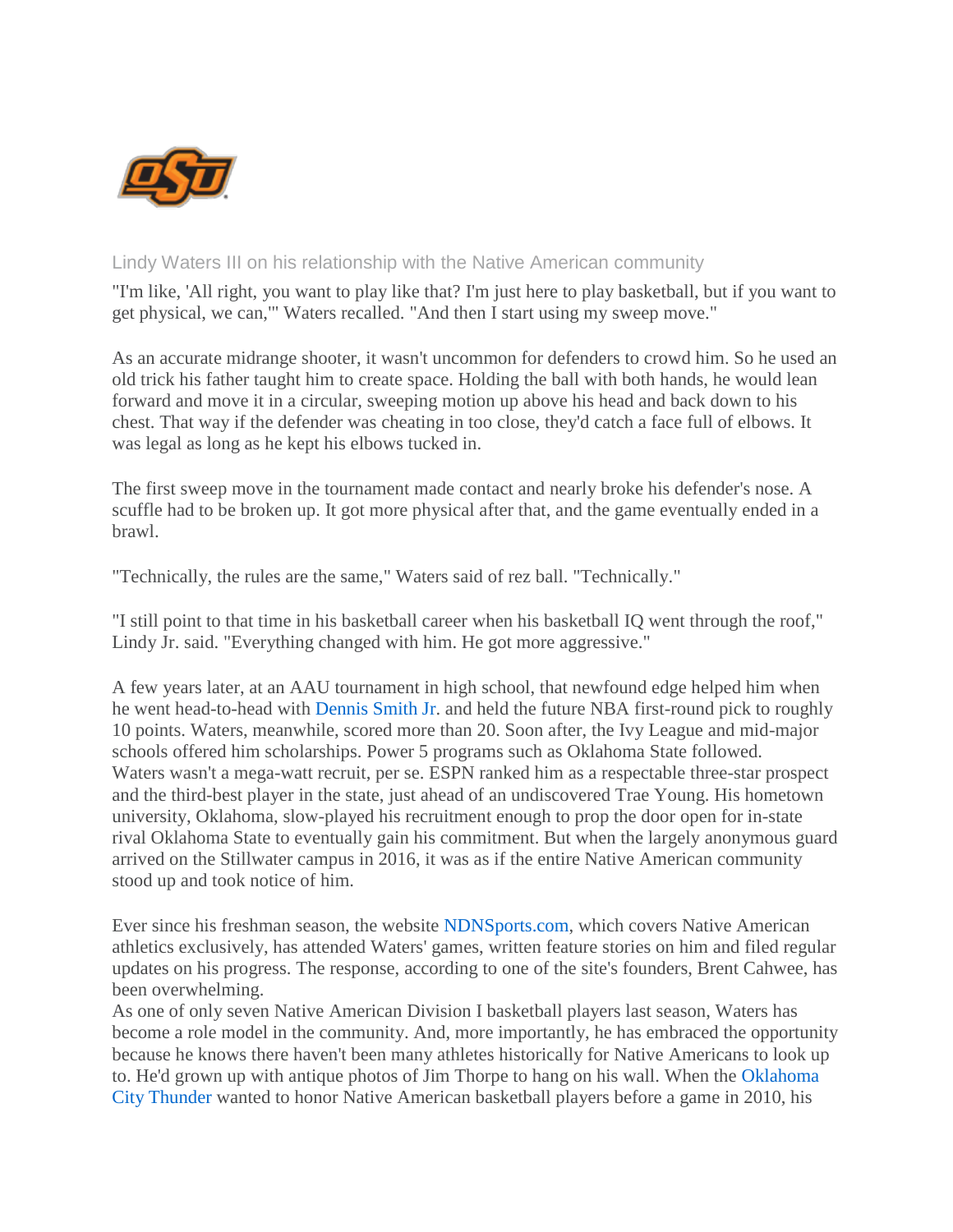father was one of only three people asked to appear -- one from the '50s, one for the '70s and one from the '80s. You couldn't help but think: Was there really no one from then until now? So when Native Americans reach out to Waters, he takes care to respond. When they want an autograph, he signs whenever it's possible. Last May, he and his father hosted basketball clinics for Native American kids, teaching them the game and answering questions.

"It was wild," Waters said. "My first day we had two camps -- one in the morning and one in the afternoon. The first one there were 30-40 kids, and then the next one we were in a high school gym with 150 kids. We didn't have enough basketballs. It was just eye-opening."

Cahwee heard about those camps through the grapevine and points to acts like that as being the real difference-maker. Waters is a solid Big 12 player -- not quite a star -- but the reason he draws such a strong response from the Native American community is, as Cahwee put it, "He embraces his heritage."

In August, the American Indian Exposition took the extraordinary step of naming him -- a 21 year-old college basketball player -- "Indian of the Year." At the parade an hour west of Norman, he was blown away by the response. He looked out and saw a sea of Oklahoma apparel. "Just crimson everywhere," he said, "and a little bit of orange." And yet they were all there for him, blurring party lines.

"It didn't matter who we cheered for, we were all Native Americans coming together," he said.

When asked why they gravitate toward him, he said he thought basketball played only a small role.

"I think for the most part they acknowledge me because I acknowledge them back. I talk about it. I express it. I tell everyone how important it is to me. I go to clinics. I help Native American kids, teach them basketball, answer any questions. I'm a part of them."

His is an eminently relatable story. He made a stupid mistake when he was young and has learned from it. He encountered obstacles along the way and persevered.

Lindy Jr. remembers his son showing up at home unexpectedly during the summer of his freshman year. He was crying and wouldn't say why. Then, after a few hours, he composed himself and told his parents how his teammate, Tyrek Coger, had died earlier that day.

Not just that, Waters was there when it happened. When Coger collapsed in the middle of a workout, Waters was the one asked to pump the CPR mask delivering oxygen while emergency personnel tried in vain to resuscitate the 21-year-old Coger, who had recently transferred to OSU.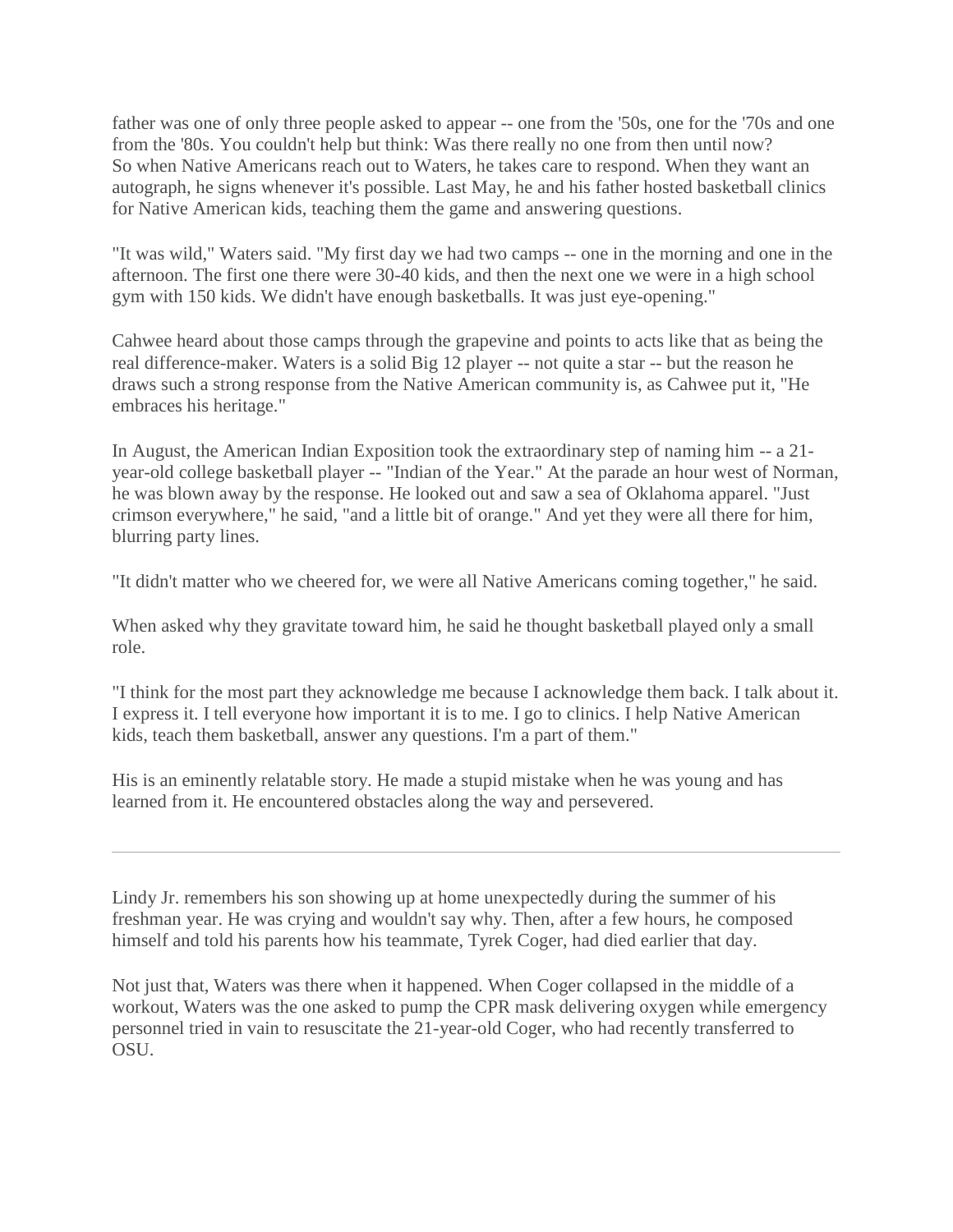If the incident with the Airsoft gun didn't make him grow up, seeing Coger die before his eyes from what was later deemed to be an enlarged heart did. Although Waters doesn't talk about it much -- same for his tumultuous senior year of high school, which many of his teammates don't even know about -- both instances made an impact on him, Lindy Jr. said.

There was a scripture passage the family had come to identify with that would later find itself written inside Waters' sneakers. The passage is Philippians 3:13, which is about moving on for a higher purpose. But the specific phrase that has become a mantra for both father and son is, "I press on."

As it turns out, his time in Stillwater would demand the patience and perspective he picked up along the way.

During his freshman season, Waters suffered a concussion and a fractured foot that caused him to miss significant time. And even then -- even after he helped the team reach the NCAA tournament -- came more bad news when coach Brad Underwood left unexpectedly for Illinois after being hired at OSU only a year earlier. A few months later, when Waters was sitting in class, another flood of notifications hit his phone. The team's group message wouldn't stop pinging. "What's happening?" read one text. Another said, "I don't know yet. Let's have a team meeting."

At first, Waters thought it was just a couple of his teammates having a one-on-one conversation in the group chat that he could ignore. Then he got a call from his parents. Then his coaches.

"They're like, 'Coach Lamont is in trouble,'" Waters recalled. "The FBI was at his door."

Lamont Evans, an assistant coach, was arrested that September as part of a sweeping federal investigation into corruption within college basketball. He was charged with accepting bribes, later pleading guilty.

The team limped to a 21-15 record that season, but the next season was supposed to be better. Waters was one of a handful of veterans stepping into leadership roles, and there were a few underclassmen who looked to have potential. One of them, sophomore guard Michael [Weathers,](http://www.espn.com/mens-college-basketball/player/_/id/4067391/michael-weathers) started off hot, averaging 9.2 points per game.

## **"I've got a great admiration for his ability to take things in, to shoulder some responsibility for his opportunity here in making it the best possible, regardless of the circumstances surrounding him."**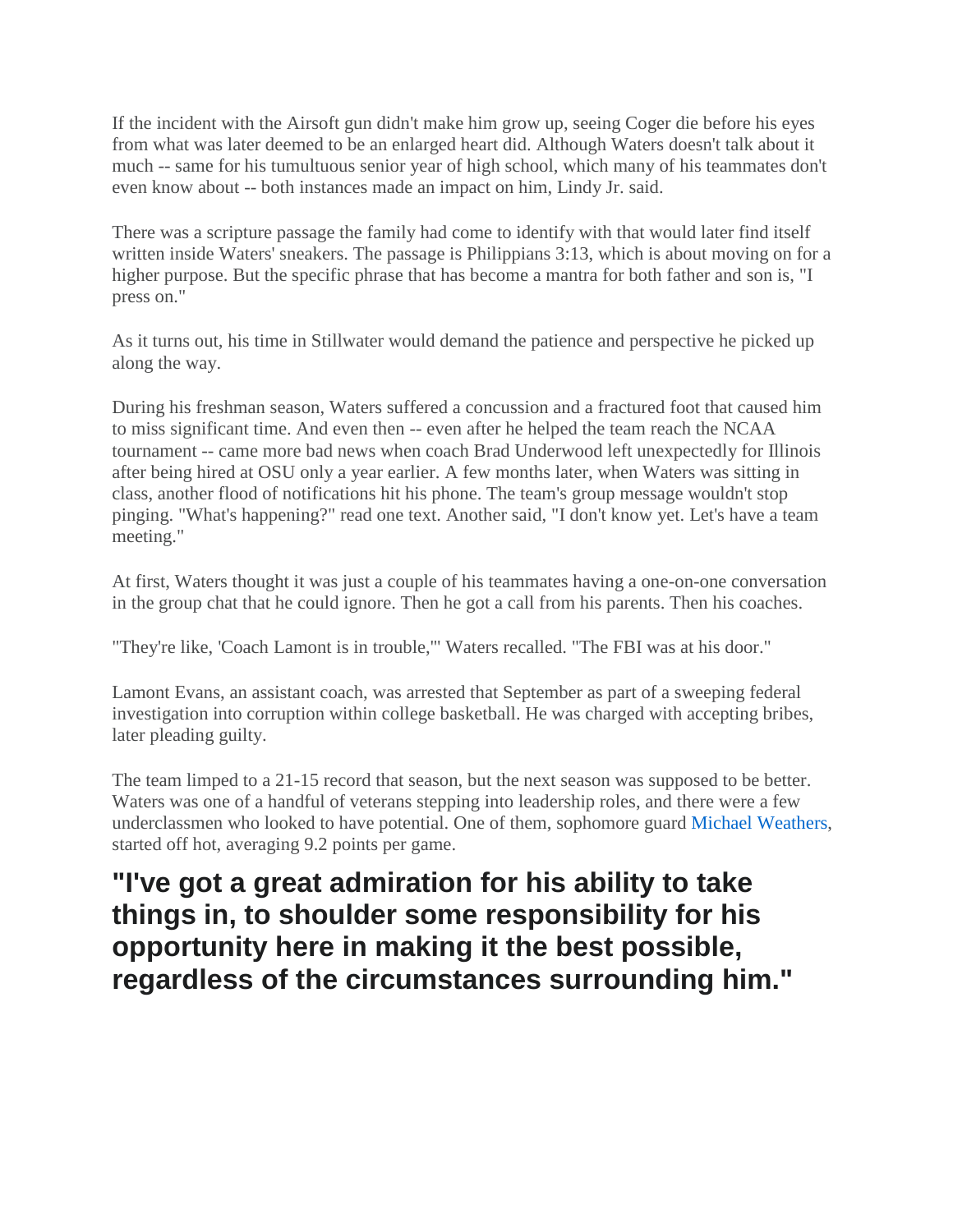

## Oklahoma State coach Mike Boynton, on Lindy Waters III

But then, in mid-January with the team hovering around .500, Weathers and two others were dismissed from the program after allegedly committing acts of vandalism. OSU was left with only nine players on the roster, including a walk-on.

So, yes, there have been plenty of opportunities for Waters to throw in the towel -- to give up or straight up leave. But he shrugs it off.

"My senior year of high school I had to do a big change really quick," he explained. "And then I was there for a little bit, came back to North for a couple of months, go to OSU, change, Coach Underwood one year, change. Everything was changing so fast that I got used to it. New coach, new year, everything is fine."

He has had to adjust, of course. When it felt as if half the team had been suspended, he vowed to do what he had to in order to get through it. Coaches asked him to shoot more, to be more aggressive. Now he's playing everything but the center position, and much of the offense is flowing through him.

Coach Mike Boynton says Waters is the most versatile player on the team now, which is a good thing when you barely have enough players to field a team in the first place. Boynton called him a "stabilizing force."

"Hats off to him to have the courage to say that things don't look perfect and that's OK, this is going to be a learning experience that I'm going to be better for in the future," Boynton said. "I've got a great admiration for his ability to take things in, to shoulder some responsibility for his opportunity here in making it the best possible, regardless of the circumstances surrounding him.

"I've never felt any hesitation from him that this is where he wants to be."

Boynton, who was an assistant with Underwood, has seen Waters' progress up close over the past three seasons. As a freshman, he shot 71.4 percent from the foul line and averaged 5.7 points per game. This season, as a junior, he's up to 94.6 percent, missing just three of his 56 attempts. Through 21 games, he's averaging 12.4 points, 4.8 rebounds and 2.8 assists per game.

At 6-foot-6 with a point guard handle, he's a mismatch. He's a solid defender and knows how to play physical basketball. "He's got an edge," Boynton said. In other words: There's a lot there to like. The only missing piece seems to be belief.